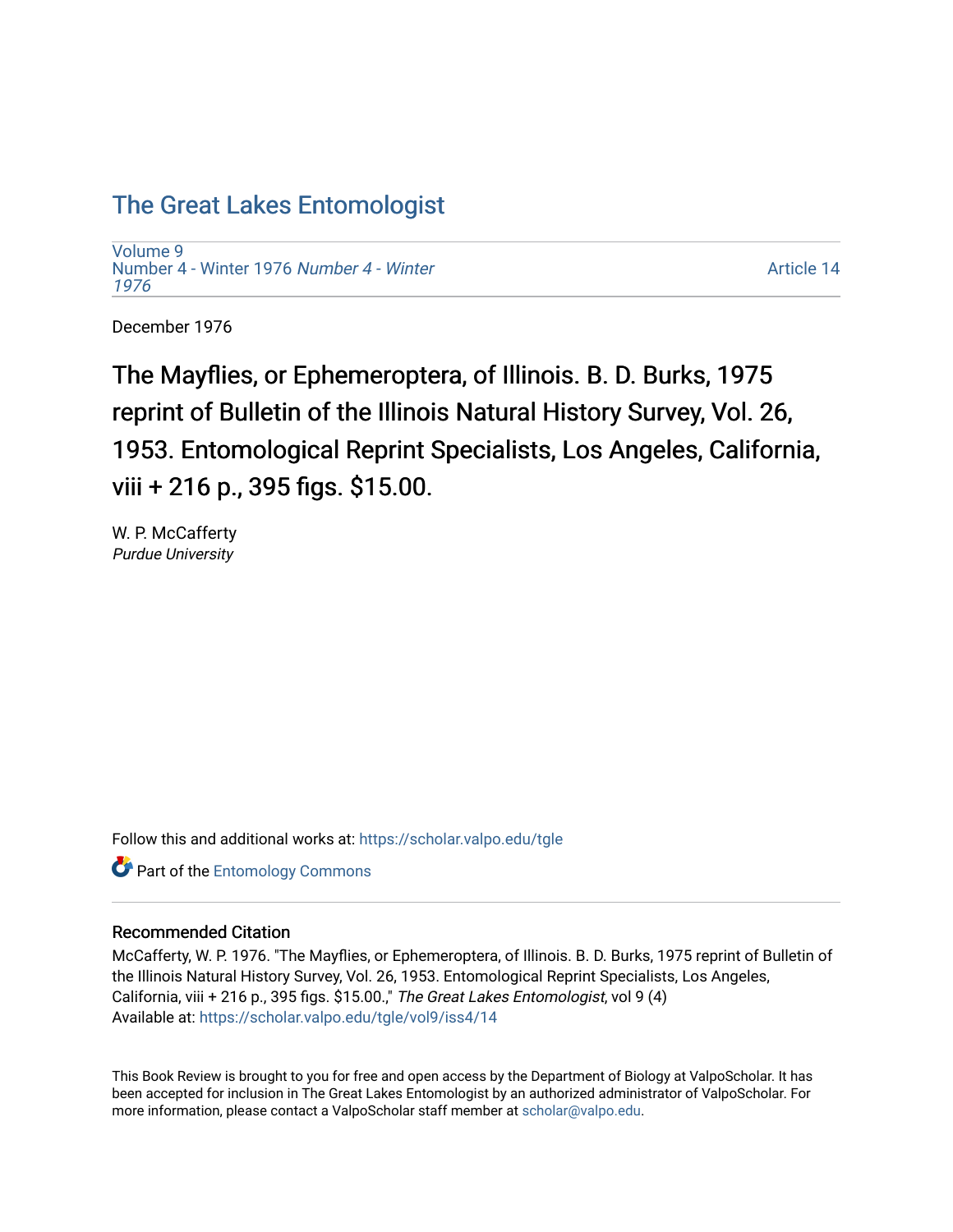## 1976 **THE GREAT LAKES ENTOMOLOGIST** 209

the family Podapolipidae should be found on Lepidoptera. Dr. Treat and I have discussed this possibility but none have been found so far. *Mites of Moths and Butterflies* comes at an appropriate time to aid new workers in the study of insect mites. The literature cited and historical survey alone should be worth the price of the book. I recommend this book to anyone interested in the little creatures carried by insects.

> Robert W. Husband Department of Biology Adrian College Adrian, Michigan **4922** 1

THE WORLD OF MOTHS. Michael Dickens and Eric Storey. Macmillan Publishing Co., Inc., New York, **1974. 128** p., **103** plates. **\$6.95.** 

This little book will undoubtedly please the amateur collector and rearer of the exotically and exquisitely colored species such as found in the Saturniidae and Sphingidae. Of the **103** colored photographic plates, **69** illustrate species from these two popular families. Each species is figured on a white background in sharp and vivid color. One species is figured on a page, except for *Epicopeia polydora,* which includes a figure of its mimetic model *Papilio rhetenor.* There is a brief text for each species citing the scientific name, family, common name, wingspan, range, habits and habitat, larval foodplants, sexual dimorphism, variations, and similar species. The differences in the size of moths figured, and lack of any scale, detracts from the book and may confuse its users. For example, the Spanish Moon Moth, *Graellsia isabellae* **(10-12** cm) is shown as large on plate **39** as the Golden Plusia, *Polychiysia rnoneta* **(3.54** cm) on plate **94.** 

After a preface stressing conservation and education in the study of moths, and brief acknowledgments, the introduction includes sections on life-history, rearing moths, structure and senses, light traps and lamps, education and conservation, classification, regions of the world, and explanation of text notes. The authors admit they have borrowed information from many well-known sources in preparing the book. Yet, there are no specific literature citations anywhere in the text, nor is there any bibliography. The authors consistently omit the author's name after each species which tends to detract from the book as a scientific reference. Following the British custom, there is an index to the common names used with each plate.

While there is little new information here to offer the scientist, the book will undoubtedly enjoy some appeal to the many amateurs who avidly collect and rear moths, especially those from exotic regions. In addition, this book will match the authors' earlier publication *The World of Butterflies,* which was completed in this same format.

> M. C. Nielsen **3415** Overlea Drive Lansing, Michigan **48917**

THE MAYFLIES, OR EPHEMEROPTERA, OF ILLINOIS. B. D. Burks, **1975** reprint of Bulletin of the Illinois Natural History Survey, Vol. **26, 1953.** Entomological Reprint Specialists, Los Angeles, California, viii + **216** p., **395** figs. **\$15.00.** 

The continuing demand for general references and aids to identification of Ephemeroptera has undoubtedly prompted the recent reprinting of *The Mayflies... of Illinois*. A two-page preface by George F. Edmunds, Jr. dealing with taxonomic and nomenclatural changes since the original **1953** publication has been added and will serve as an adequate aid to those unfamiliar with changing concepts in mayfly systematics. The reprinting is of high quality with the large number of figures having been excellently reproduced in this hard-bound edition.

Although over **20** years old, this treatise remains as one of the most cited works dealing with North American mayflies, primarily because it is one of the few works